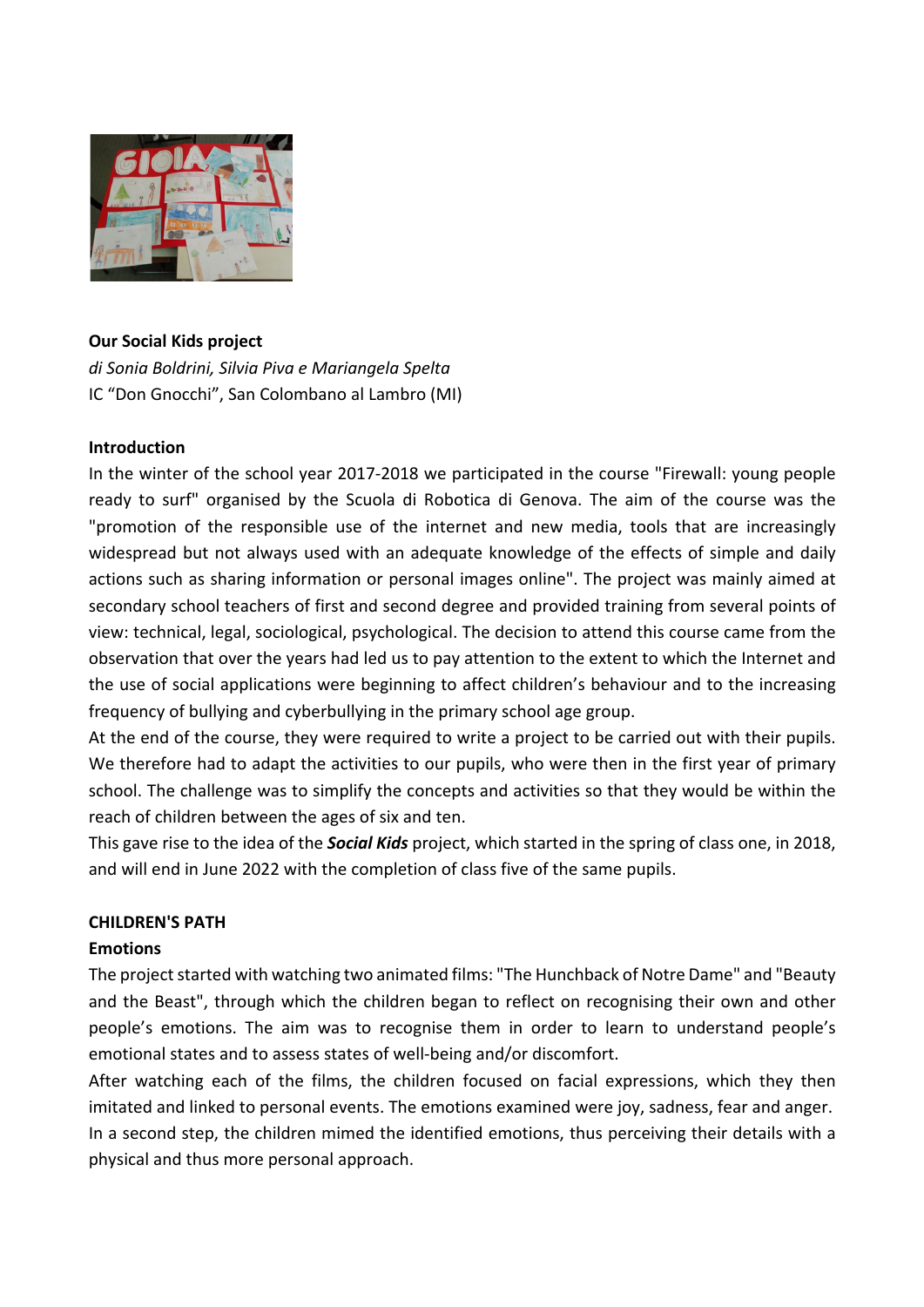At the beginning of class two, the photographic material and the drawings were taken in order to go over the reflections made and, if necessary, enrich them. Two groups of reflections were distinguished: what causes certain emotions and the direct consequences, i.e. the most obvious features.

The contents were reworked by creating dialogues between imaginary characters and were then staged with puppets. In this phase, the children were able to go outside themselves and relate the same experiences to others, thus giving a more comprehensive meaning to each emotion and taking a further step towards the ability to mentalise others.

The course materials were collected in an e-book developed by the children themselves, who for the first time were able to approach an online application.

## **The Network Concept**

At the end of the first tear, each child was asked to write a message to a classmate.

Then the children sat around a large white board, each holding their own note. The first child was given a long piece of string and asked to fix his or her message on it and to throw the ball of string to a random classmate. Gradually each child did the same, holding a point of the long string near the edge of the card. In this way, a kind of net was constructed, on which all the messages were fixed.

The children were then told that this was one of the possible representations of the Internet, through which it is possible to stay in touch with friends and communicate. One of the first comments was that some of the messages were personal and therefore should not be on the same string as the others, because they could be "taken" by someone who was not the recipient. This is significant that children are able to grasp complex issues such as *privacy.*

From a pedagogical point of view, in the case of a class group that is forcibly maintained over a period of five years, the attempt to overlap the digital social network with the physical one is interesting. The possibility of getting to know each other face-to-face at first and then, over time, of creating and maintaining the relationship even virtually, makes it possible to manage sociality beyond space and time.

This group of children had an advantage over the commercial logic that governs the world of social networks, because through the activities of the *Social Kids* project, which will also be described in the following paragraphs, they were given the opportunity to play in advance and create real relationships that could then come to life in the digital world, while guaranteeing the authenticity of their personal identities.

#### **Data collection**

At the beginning of year three, the children were given a questionnaire to collect information about their personal use of the Internet, devices and social networks.

#### **Google Workspace**

At the beginning of the third grade, the children started to use the virtual classroom with what was then G-Suite for Education, recently renamed Google Workspace.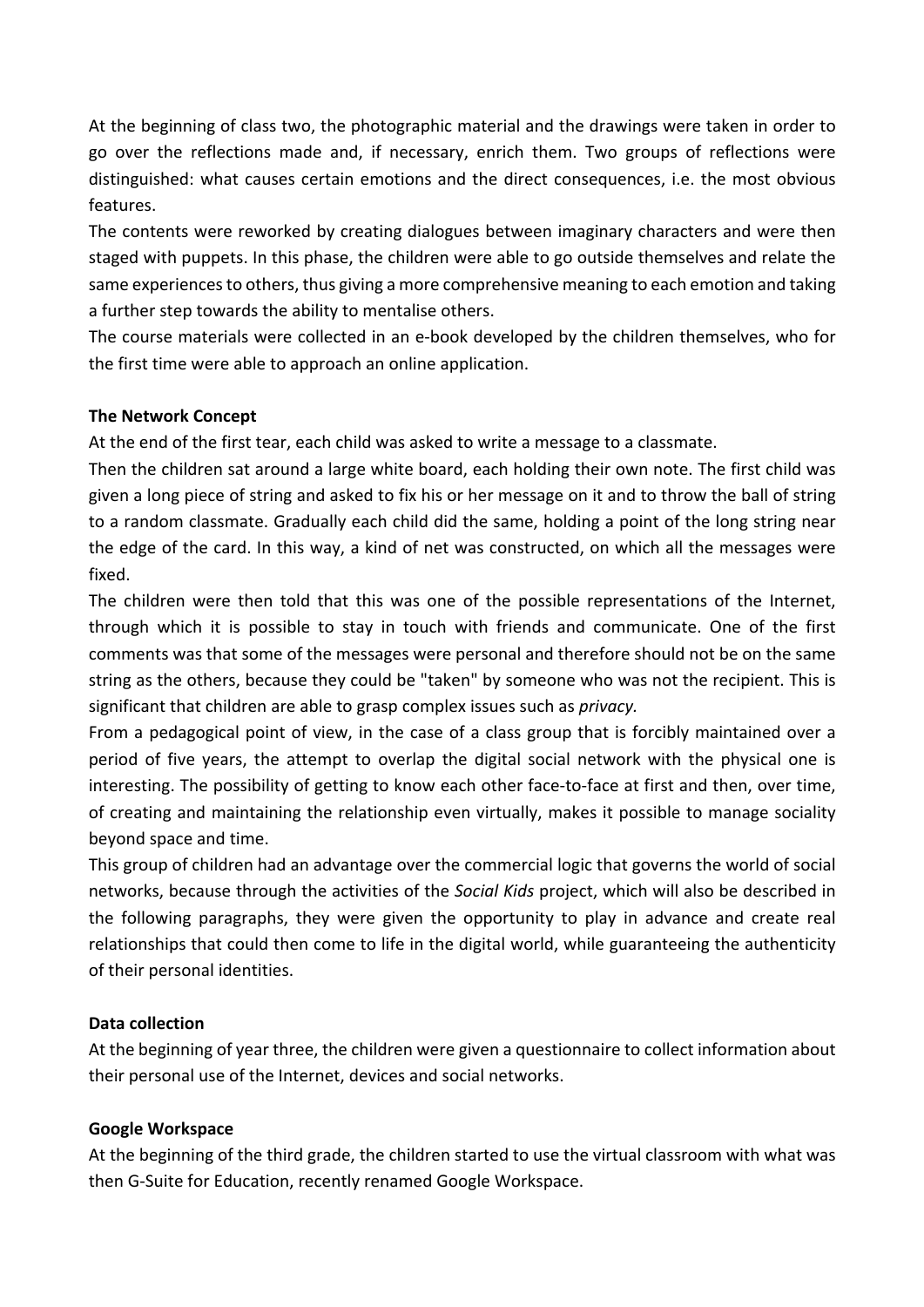The first stumbling block, however, was the handing over and management of *passwords*. In the common stereotype, children so young are not able to keep such personal data confidential. We believe, however, that it is not so much the importance of discretion that can be explained to children as the care of what is very personal and therefore cannot be delegated to others, except to trusted persons such as parents (who had obviously been informed).

We therefore chose to use the gesture of holding water in the mouth: with the children we practised "taking" the password, symbolically putting it in the mouth and closing it as if it were full of water. At the beginning, the password was common to all the accounts in order to simplify the management of the accesses made at the same time during the lessons: despite this, the children never revealed it to anyone, not even to the head teacher, to whose request they responded with the "water in the mouth" gesture.

The first activities proposed were related to the enrolment in virtual classes of certain subjects. The children then learned quite quickly how to move around in the G-Suite and in particular to complete some simple activities on Documents and Forms.

#### **Children in Remote Learning**

In the course of the weeks and then months, while the other classes and schools were organising themselves with messaging apps because the teachers had not yet been trained, the class A 3 was becoming more and more familiar with the various applications of the G-Suite and the Remote Learning (RL) was not only regular, but functional to a didactic that responded to the objectives that had again been declined for that extraordinary period of the COVID pandemic.

The children began to experience that on the Net they could access a lot of information and that not all of it was within their reach; it was necessary to provide them with a series of materials from which to choose. During the RL the children maintained the relationships woven in the previous years and experienced that the school was no longer just a place to learn, indeed it was not a place at all, but an opportunity to relate with classmates and teachers, in short, a community of people who share a path: the formative one of each. Even at a distance.

From a relational point of view, distance learning made it possible to learn to recognise, even behind a screen, those emotions and states of mind that the children had learned to distinguish in previous years. It also made explicit the need to establish real relationships, without which virtual ones had no meaning. This was the reflection that the children brought back from the first lockdown and that they still remember and use as a warning when relationships are at their most tense.

But above all, through distance learning, the children were able to experience the Internet as an opportunity to meet and exchange, and how it can be a place where positive social experiences are possible, arising from the construction of relationships in which everyone brings their own identity: places where real identity can correspond to digital identity.

#### **Bullism e cyberbulliying**

In the course of the *Social Kids* project, the children were given several moments to reflect on these themes. At the beginning of class four, the starting point was Stephen Chbosky's 2017 film *Wonder*.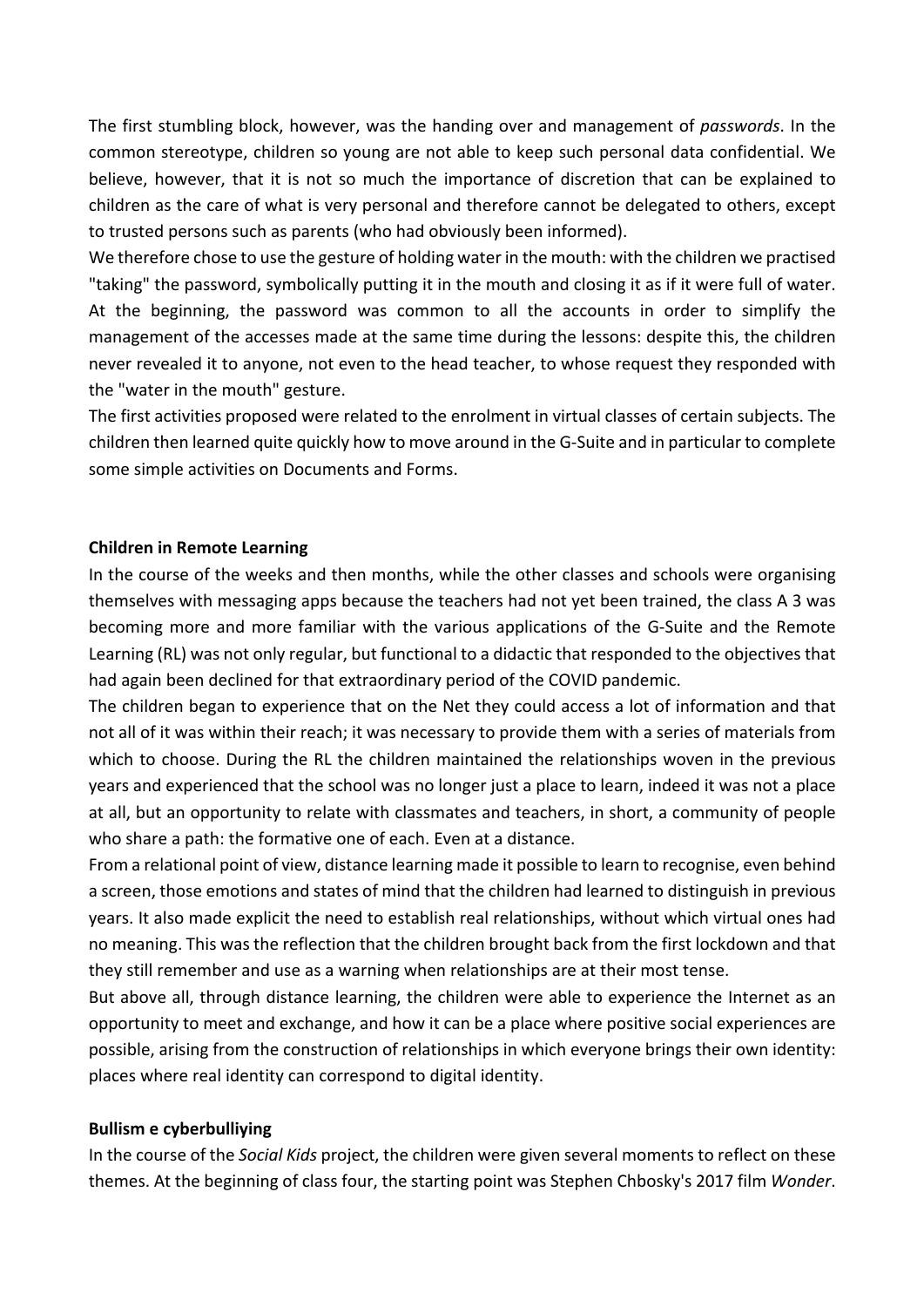The children repeatedly pointed out that human beings are both similar and different, that despite their personal characteristics, they have traits in common, such as weaknesses or needs. These reflections are close to what Morin hopes for when he indicates the teaching of the human condition as one of the seven fundamental skills for future education (Morin, 2001).

Similar reflection activities were proposed during the last two years of school. Towards the middle of the fourth year, the children were shown a number of films of various kinds.

In this case, too, the focus was deliberately maintained on the strength of the group, on sharing with the adults of reference and welcoming the different as other than me but similar to me.

At the beginning of class five, the Disney animated film *Luca* 2021 directed by Enrico Casarosa was shown.

The story can be read as a metaphor for the desire to live in a world different from one's own, in which, however, one's own identity is not accepted and one therefore finds oneself in the position of constructing a different identity. This metaphor recalls the problem of digital identity, which the use of social networks has generated.

## **Meetings with the Postal Police**

The interventions carried out with the Postal Police (Carabinieri) of San Colombano al Lambro as part of the project over the years were initially aimed at tackling lighter issues related to legality; over time the relationship of trust grew and it was possible to explore more delicate issues. The children shared experiences outside the school context concerning the use of social networks. Some recounted episodes of hating that had occurred during online video games; others told of their inability to stop playing video games, thus entering into the theme of new forms of gambling; others still shared states of frustration regarding mistreatment suffered by other peers.

#### **Conclusion of the students' course**

The Internet is a place where digital natives learn to search, critically evaluate and use contents: being a user, however, does not only mean being a passive user. If the Internet is today, more than ever, the main container of knowledge, it is necessary that the new generations become capable of creating quality content, which therefore goes beyond the mere production of images and videos. Media Education must therefore not be a tool to support teaching, but to support the formation of man and citizen, who has a precise digital identity and who exercises his skills on the Web.

#### **THE PROJECT FOR THE FAMILIES**

Families are therefore not to be considered just collateral agencies to Media Education, but rather must be fully involved from the moment children enter the school system.

It was therefore particularly important to accompany parents in a process of making them aware of their use within an intentionally educational process.

All this took shape in the *Social Kids* project, starting with the first meeting with parents, which took place at the beginning of the second class. During the evening, the first data on the use of the Internet and social networks in the family were collected.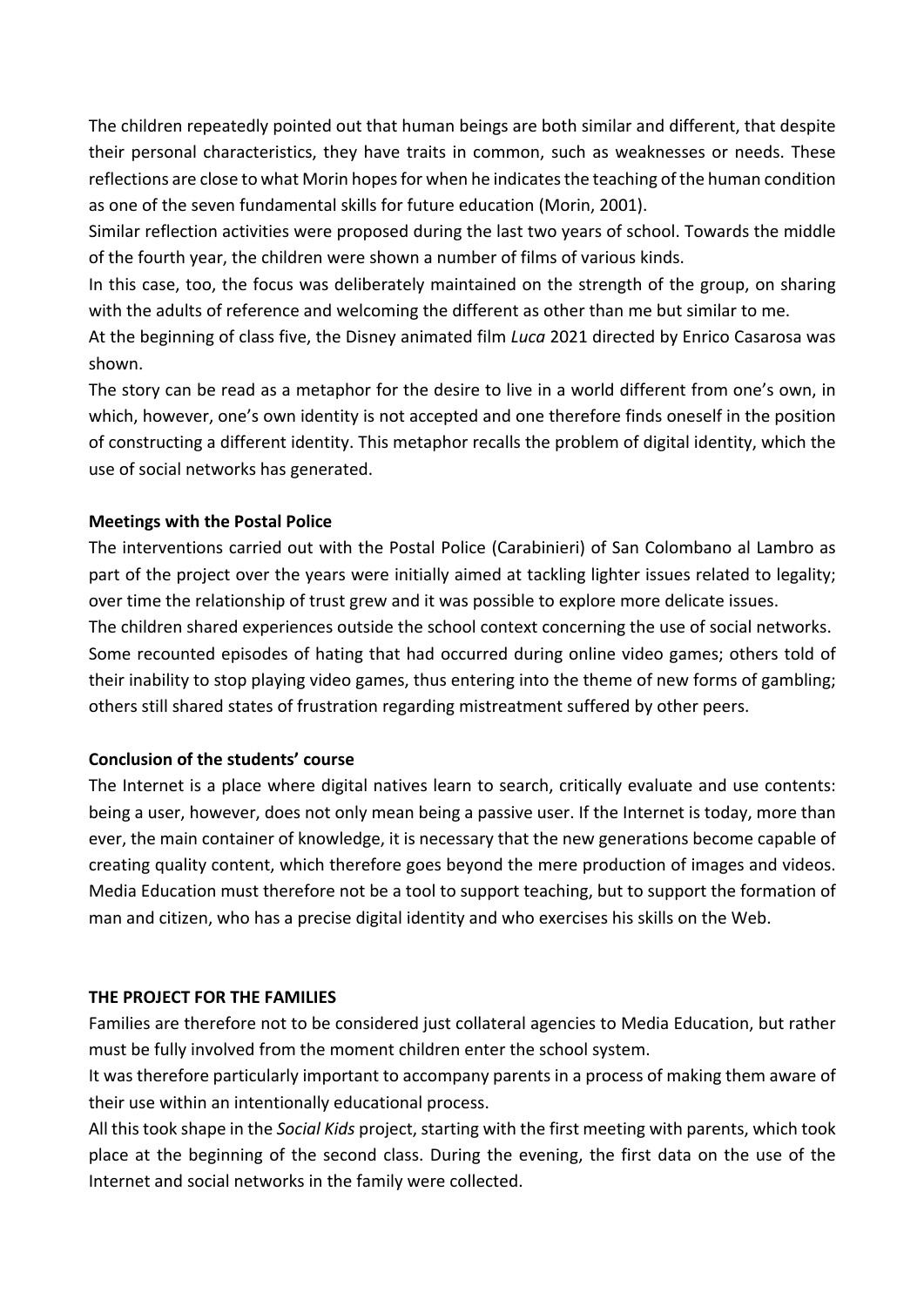The evening was a first opportunity to reflect on how parents' choices influence those of their children.

Having gone beyond the fundamental concept of the need to undertake media education, families were invited to reflect on the dynamics that are unleashed in pre-adolescent groups within social networks, which are as similar as they are dangerous, both because of the total absence of adult control and, even more so, because of the way in which the very young manage their digital identity. Children and young people do not know how to distinguish between the real and the virtual: the two worlds overlap because what is experienced in the virtual world does not remain in the virtual world, but has direct consequences in the real world. What young people need to develop is the coherence of their own identity in the two different contexts.

Although this may seem a more direct route to a group of pre-teen families, it is worthwhile for parents to undertake this kind of reflection as early as primary school (if not earlier), because it is from daily practices that children acquire norms and attitudes that become intrinsic and natural. In January 2020, in the middle of the third grade, we met the parents again.

The intervention was carried out by the psychologist who works with our schools, Dr. Federica Minoia accompanied the parents in their reflection, using statistical data to show the situation of young people with regard to the dynamics that are established outside and inside social networks. The meeting with the parents ended with the proposal of a handbook for adults who are about to undertake an educational path for their children in the use of the Internet and social networks.

#### **Meetings with the Postal Police**

At the resumption of school after the lockdown, we proposed to the families a meeting with the Postal Police (Carabinieri) of San Colombano al Lambro. The evening was aimed at reflecting on some episodes of bullying, cyberbullying and violence that have actually happened and have been in the news in more or less recent times.

Almost at the end of the last school year the families met again, this time with a proposal from us for a more productive activity for them on the subject of bullying. The parents were divided into groups during this meeting. Each group was presented with three stories told from a different point of view: the bully, the victim, the follower.

Guiding questions were proposed to help the parents in their reflection. In this way, the families were made aware that everyone can experience everyday situations that conceal the dynamics of bullying.

Before concluding the project, parents will be offered two final meetings. The first one will be dedicated to a reflection on real and digital identity. A final meeting, common to parents and children, will be devoted to sharing the paths taken and, above all, to presenting the works created by the pupils over the years. Above all, however, it will be another opportunity for the children to become aware that an educational project exists for them.